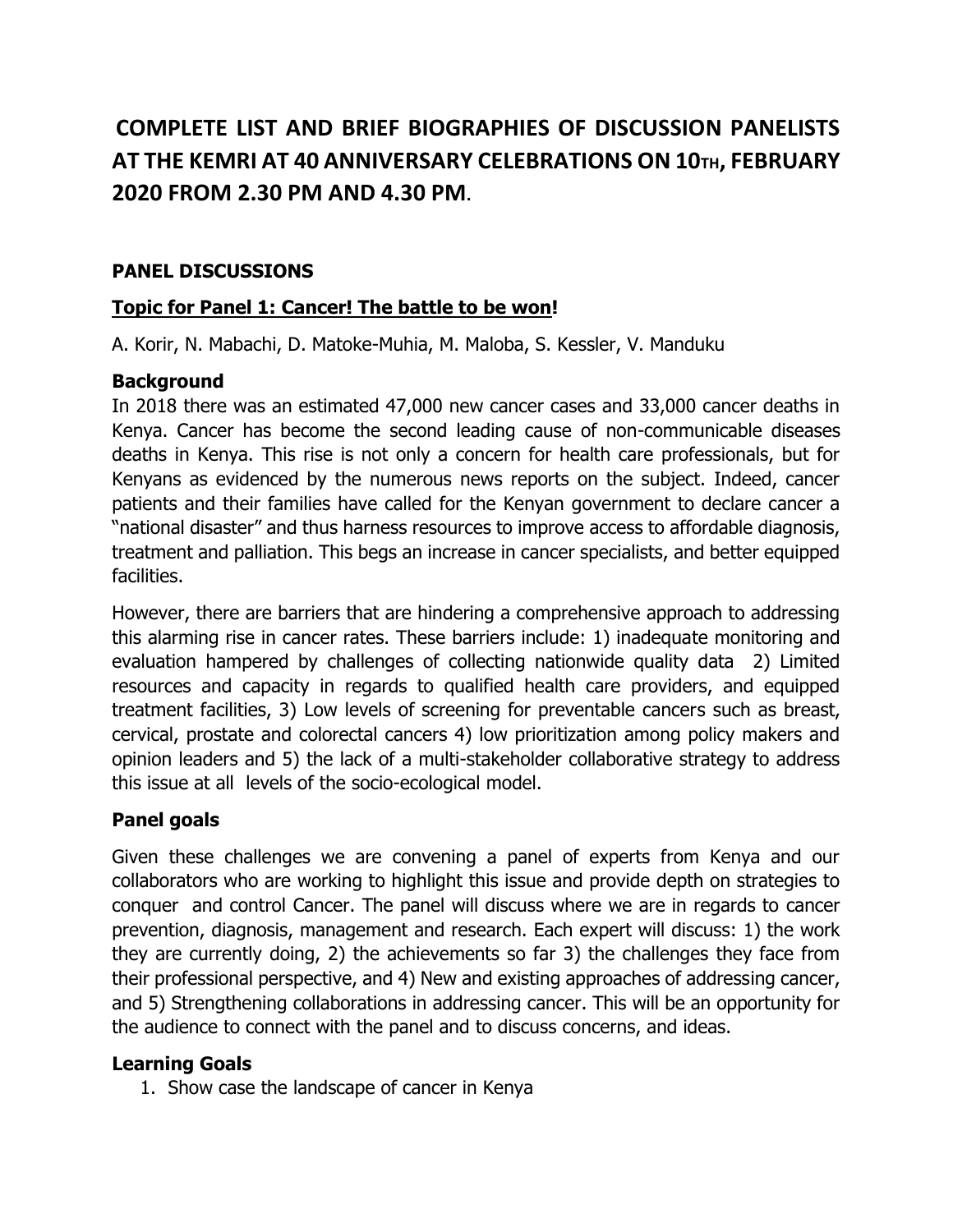- 2. Highlight the successes and challenges of addressing cancer in Kenya
- 3. Discuss potential collaboration opportunities and integrated approaches of addressing cancer
- 4. New opportunities for research

**Organizer**: Ms. Anne Korir **Co-Chair:** Dr. Veronicah Manduku **Rapporteur:** Dr. Damaris Matoke

#### **PANEL SPEAKERS Ms. Anne Korir, MPH – KEMRI**



Anne Korir is a Senior Research scientist (Epidemiologist) working at the Kenya Medical Research Institute (KEMRI) in the area of Non Communicable Diseases (NCDs) mainly cancer. She has a Masters in Public Health and currently pursuing a PhD in cancer epidemiology. Anne has made significant contribution towards cancer data in Kenya. She is a pioneer in the establishment of population-based cancer registries across various counties in Kenya and is currently the head of the KEMRI National Cancer Registry. Her focus is on

epidemiological research and surveillance in the area of Non-Communicable Diseases (NCDs) and utilizing the information to inform policy and implementation of cancer control interventions that improve health outcomes among communities. She has been a Principal Investigator (PI) and Co-Investigator in several projects and has experience in the management of large and diverse research programs having national and international collaborations. She has served in several Technical Working Groups of the Ministry of Health and internationally including International Agency for Research on Cancer (IARC), Africa Cancer Registries Network (AFCRN) and Vital Strategies (VS), USA. Anne currently sits in the Board of the National Cancer Institute of Kenya (NCI-K), Africa Cancer Registries Network (AFCRN) and Health Care Global Cancer Care Kenya (HCGCCK). Previously she served as the Chair of the Board of Kenya Cancer Association (KENCASA) and was the Africa representative in the International Association of Cancer Registries (IACR) for a period of five years.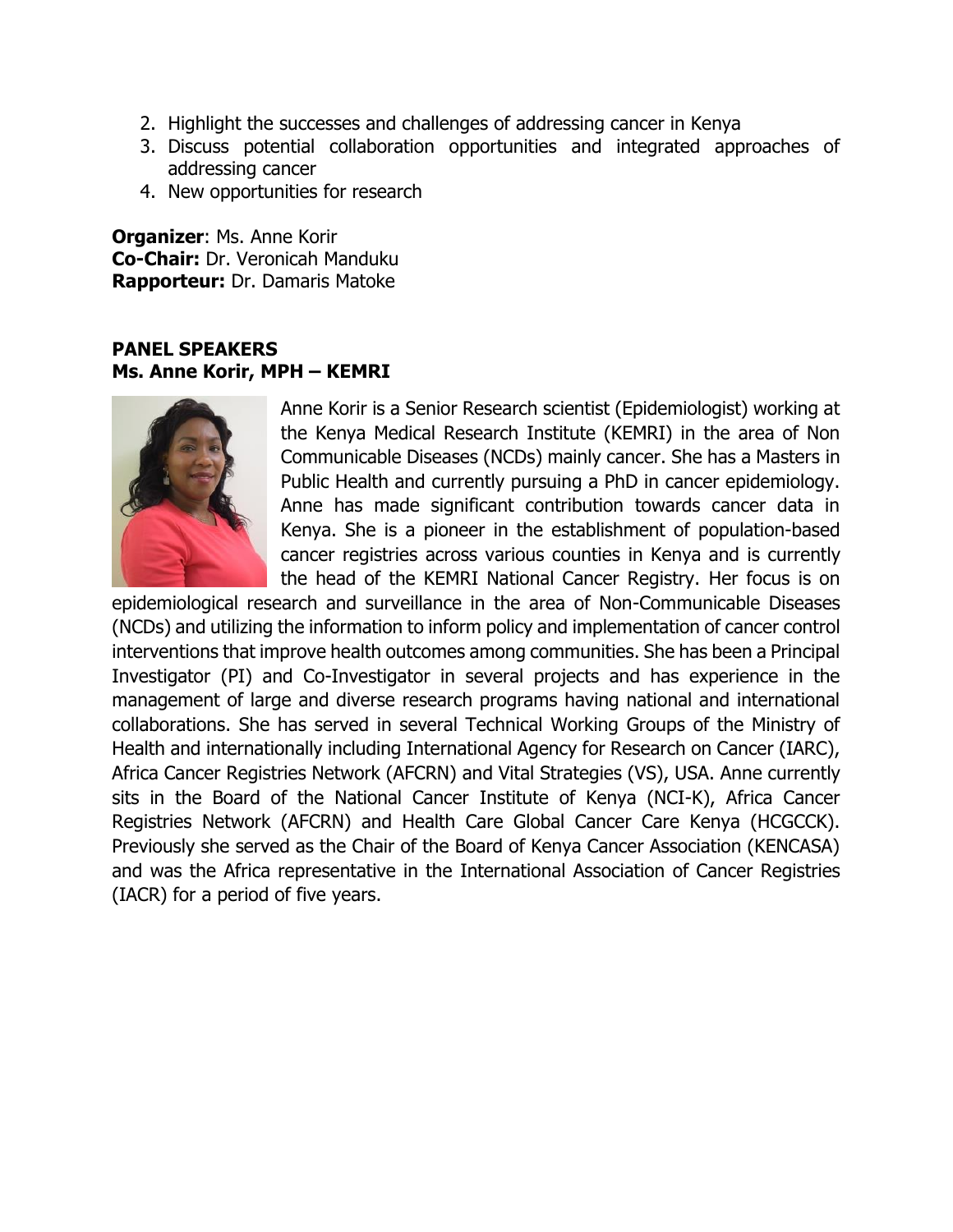#### **Dr Vera Manduku, MBChB, MSc – KEMRI**



Dr. Veronica Manduku is the Deputy Director, Centre for Clinical Research and has a background in diagnostic imaging. She holds a Bachelor's degree in Medicine and Surgery from Pune University, India (1996) and a Masters in Medicine in Diagnostic Imaging from the University of Nairobi (2003). As a director, she coordinates a robust research team with expertise in clinical trials, epidemiology and basic sciences within several research stations including the Nairobi, Kisumu, Kericho and Thika counties. The team typically undertakes research in key infectious diseases like HIV, Malaria,

Leishmaniasis, Sickle cell disease and a good number in Non-Communicable Diseases (NCDs) like Mental and dental health, cancer, child and adolescent health, reproductive health among others

Her objectives are in improving quality of cancer care in Kenya through research and enhanced understanding of cancer and other major NCDs.

She is also keen in chest imaging with her past work being in supporting the Malaria vaccine trial and the Pneumonia Etiology survey in radiation safety, standardization of reading and review of images. In 2015, she was the lead imaging expert in the first ever Kenya National Tuberculosis Survey.

She supports MOH through various technical working groups in cancer control program. She is currently the chair of the Kenya Society for Ultrasound in Medicine and Biology (KESUMB). A member of African Society of Radiologists (ASR).

In the past she has served as a board member in the Kenya Radiation Protection Board (KRPB) and chair, Kenya Association of Radiologists (KAR).

#### **Dr. Damaris Matoke-Muhia, KEMRI**



Damaris is a molecular biology research scientist with interest is on utilizing genomics in the control diseases. She holds a PhD in Molecular Medicine from Jomo Kenyatta University of Agriculture and Technology, MSc in Biotechnology and BSc in Biochemistry. Currently, Damaris' research is on exploring innovative genetic approaches in diagnosis and treatment of diseases. During her Post-Doctoral Fellowship at the International Centre of Insect Physiology and Ecology (ICIPE), Damaris was involved in investigating risk determinants of leishmania transmission and

occurrence in Kenya. Her PhD work focused on population genetics and insecticide resistance monitoring of malaria vectors in Western Kenya. Damaris joined KEMRI, Centre for Biotechnology Research and Development, Molecular Entomology laboratory in the year 2006 as an Assistant Research Officer and later rose to the position of Senior Research Officer. She supervises a number of PhD and MSc students, and has a passion in mentoring young women in STEM. In 2017, Damaris got recognized as the best young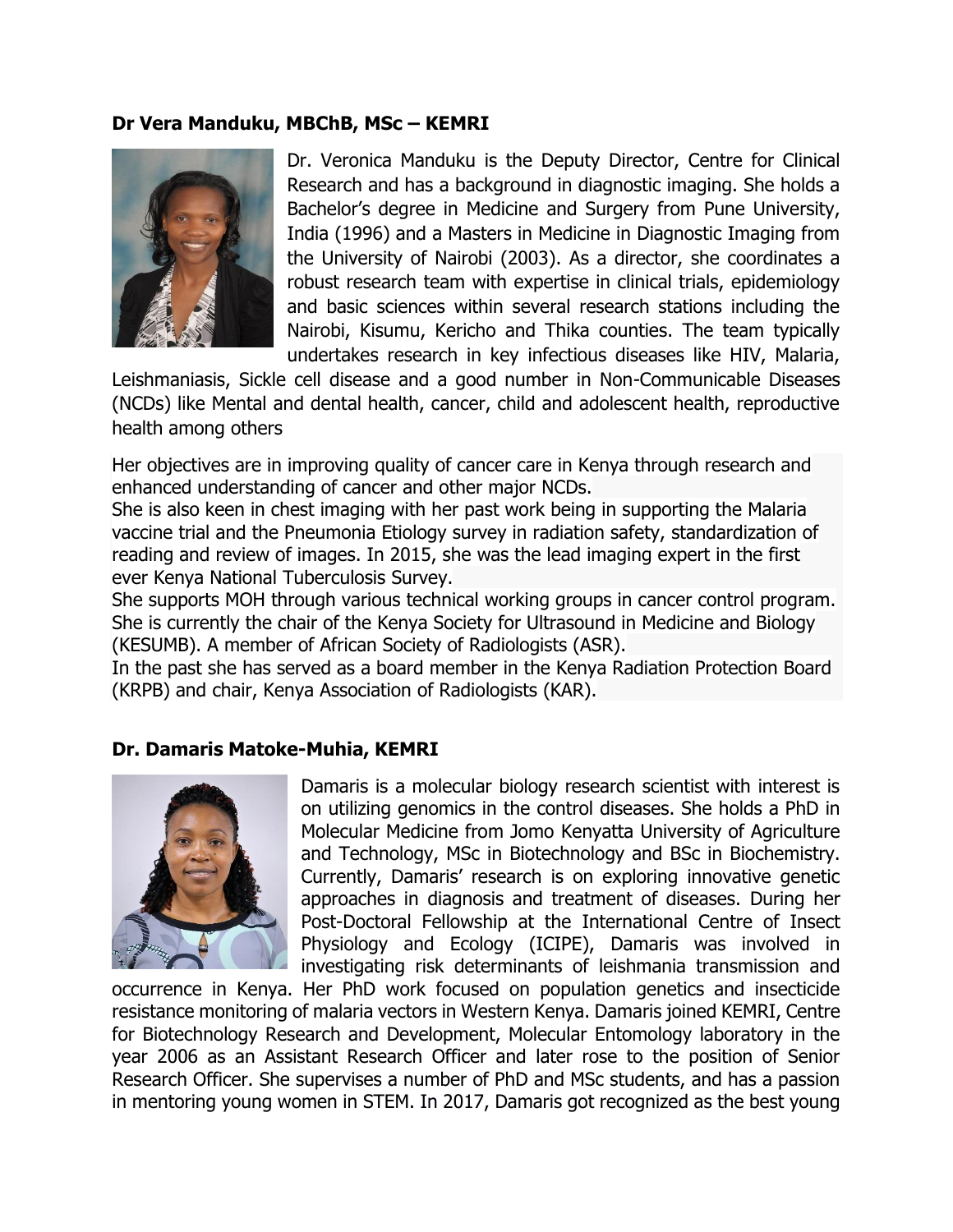scientist and selected to be an Affiliate of the African Academy of Sciences for 2017-2021. She is a member of American Society of Tropical Medicine and Hygiene (ASTMH), Pan-African Mosquito Control Association (PAMCA), Multilateral Initiative on Malaria (MIM) and an Organizing Secretary for the KEMRI Annual Scientific Health (KASH).

# **Dr. Nelly Mugo, MBChB, MSc – KEMRI**



Dr. Mugo is a reproductive health specialist and clinical research scientist working with the Center of Clinical Research (CCR) and heads the Reproductive Adolescent Child Health Research Program (SRACH-RP) at the Kenya Medical Research Institute (KEMRI). She is a registered medical practitioner with over 27 years of experience in clinical medicine working in public hospitals and over 17 years of active clinical research work. Her area of research focus is HIV and cervical cancer prevention. During her tenure at the Kenyatta National Hospital (KNH) she was an

honorary lecturer at the Department of Obstetrics and Gynaecology, University of Nairobi. She has contributed to various World Health Organisation (WHO), NASCOP and Department of Family Health guideline development committees.

She conducts research on HIV-AIDS and cervical cancer prevention and currently leads a KEMRI clinical research team in Thika, Kenya (PHRD). This team participated in the Partners PrEP clinical trials, whose data informed the change in global policy for use of HIV-PrEP as standard intervention for HIV prevention. In collaboration with Prof. Elizabeth Bukusi (KEMRI) and Ruanne Barnabas (Univ. of Washington), they are implementing a study evaluating the effectiveness of a single dose of HPV vaccine named 'Kenya Single Dose HPV Study- KEN SHE'.

Dr. Mugo received her under graduate and postgraduate medical training at the University of Nairobi and earned her MPH with a major in epidemiology from the University of Washington.

Dr. Mugo regularly reviews manuscripts for several peer-review journals and presents on topical issues on HIV/AIDS and reproductive health in local, regional and international meetings. She currently has over 175 publications in peer-reviewed journals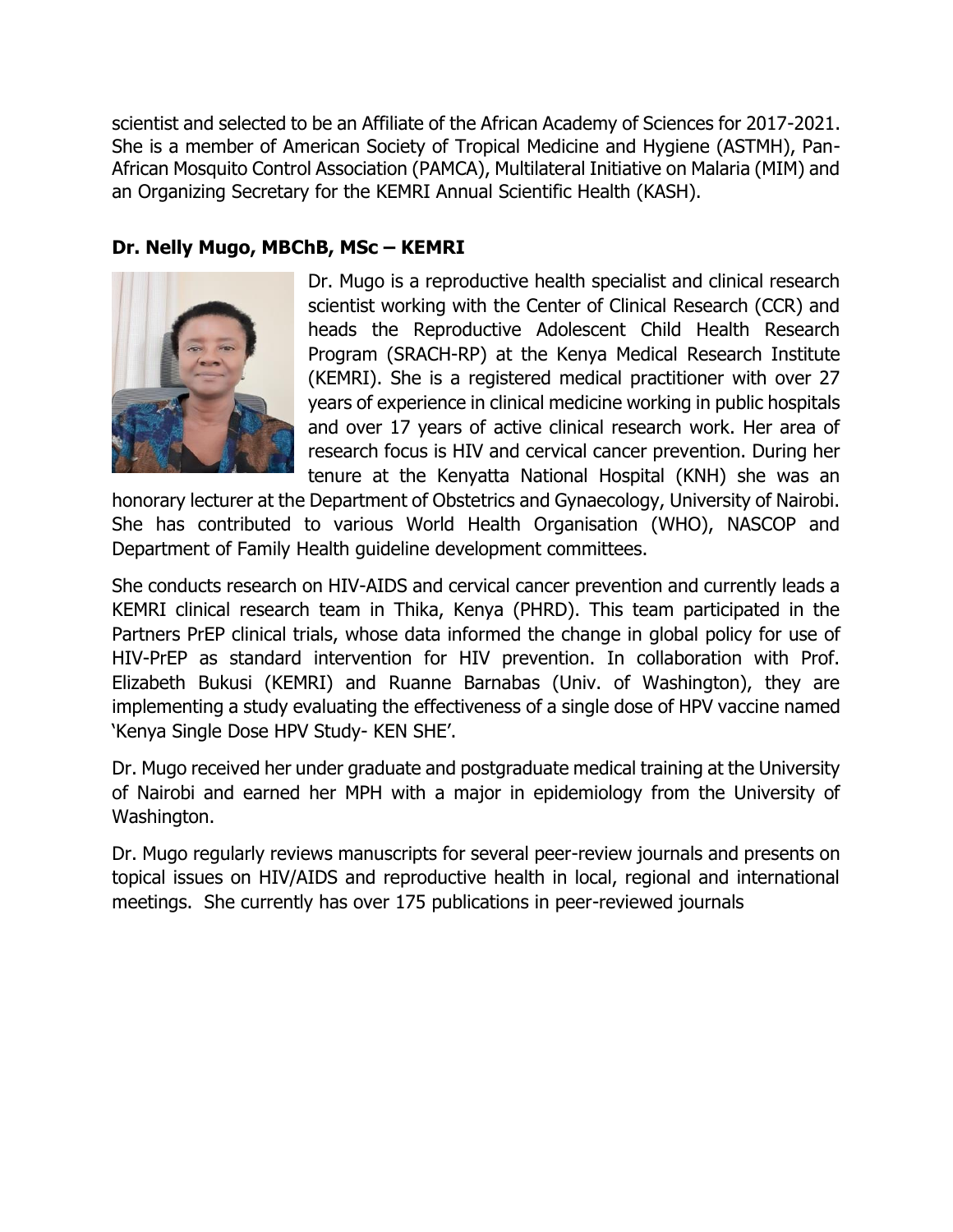#### **Prof. Chite Asirwa, MBChB, MSc – ICI**



Prof Chite is the Director of International Cancer Institute that has activities and programs with various partners in Sub-Saharan Africa. He is also the Program Director of Blue-Print Program which brings various implementing partners together to work on a Cancer project. Currently doing a project with the Meru County, Kenya and Makueni County, Kenya. He was Previously the Director of Academic Model Providing Access to Health Care (AMPATH) Oncology and Hematology Programs since 2011 to 2019. This is a consortium of a group of North American Universities (including

University of Toronto, Brown University, Duke University, UCSF amongst others) led by Indiana University collaborating with Moi University and Moi Teaching and Referral Hospital in Eldoret, Kenya.

Prof. Chite is presently PI on many program development and research grants and have brought to fruition, a functional tumor registry in Eldoret, assisted in the development of a Medical Oncology fellowship curriculum, gynecologic Oncology curriculum , Developed Oncology curriculum for Physician assistants (Clinical Officers) at Moi Teaching and Referral Hospital, Established an ongoing Multiple Myeloma program, Breast Cancer screening and treatment program, Hemophilia and Sickle cell diagnostics, treatment & patient registry, Electronic medical records for Oncology point of care encounters, have assisted in the implementation of electronic breast and cervical cancer screening program amongst many other research activities and interests. He is also the PI for a multi-national Lung Cancer study (Kenya, South Africa, Tanzania and Swaziland). He has had formal training in coagulation and benign hematologic disorders including hemophilia and sickle cell disorders which are endemic in sub-Saharan Africa. He underwent successfully formal fellowship training at an NCI-Designated Cancer Center having completed his Internal Medicine in the United States and a 3-year Hematology-Oncology fellowship training at Indiana University. He has also conceptualized, developed and implemented Oncology Nursing training program at Moi Campus (Started training its first class in 2016) in Kenya and a Fellowship program for Medical Oncology at Moi University's Department of Medicine (starting soon), both in-country trainings. He is currently the PI of a multi-year Breast and Cervical cancer control program, Sickle Cell & Hemophilia program, Lung cancer control program, Lymphoma program and Multiple Myeloma Program.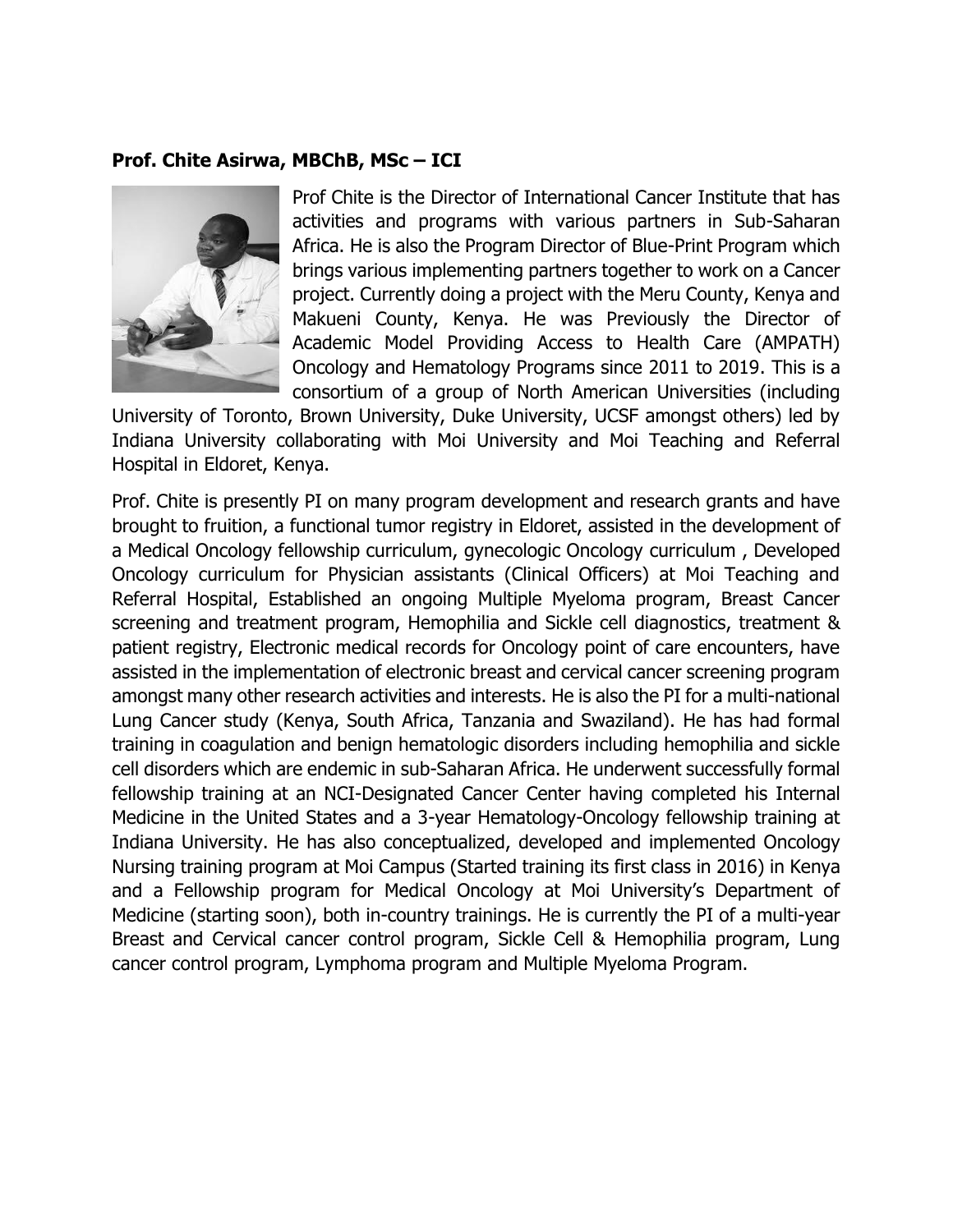#### **Ann Chao, PhD**



Senior Advisor for Cancer and NCDs Center for Global Health, National Cancer Institute National Institutes of Health, DHHS Based at the U.S. Embassy in Nairobi, Kenya United Nations Avenue, Gigiri Email: [ChaoA@mail.nih.gov](mailto:ChaoA@mail.nih.gov) or [ChaoA@state.gov](mailto:ChaoA@state.gov)

Dr. Ann Chao received her MPH and PhD in epidemiology (minor in biostatistics) from the University of California, Los Angeles; she received her BS in gerontology and MS in applied biometry from the University of Southern California. Ann joined the Center for Global Health, National Cancer Institute (NCI) in January 2012 as its representative in East Asia, based at the U.S. Embassy in Beijing, China. From 2017 to 2019, Dr. Chao served as NCI's representative in Geneva, Switzerland, working with WHO, IARC, and other multilateral partners. In September 2019, Dr. Chao began her assignment as NCI's representative in Nairobi, Kenya, based at the U.S. Embassy Nairobi. In addition to research, Ann supports cooperation in national cancer control planning and implementation, health and cancer surveillance, training, and cancer research in basic, clinical, and population sciences. Prior to joining NCI, Dr. Chao lived and conducted epidemiologic research studies in the U.S., Rwanda, Zambia, and China. Her research at the SEER New Mexico Tumor Registry and at the American Cancer Society (Cancer Prevention Studies) focused on modifiable lifestyle and familial risk factors associated with cancer incidence, mortality, screening and early detection.

#### **Dr. Alfred Karagu Maina, MBChB, MSc - NCI-Kenya**



Dr. Alfred Karagu is the Chief Executive Officer of the National Cancer Institute of Kenya, a statutory body established under the Cancer Prevention and Control Act of 2012 to serve as the coordinating and regulatory agency for cancer prevention and control. He is a public health specialist with a background in clinical care, health services management, monitoring and evaluation, training and public health research. He holds a Bachelors degree in Medicine and Surgery and a Master of Science in Health Systems Management and is a graduate of the Field Epidemiology and

Laboratory Training Programme. He has a vast experience in program management in both the infectious and non-communicable disease prevention spheres having worked in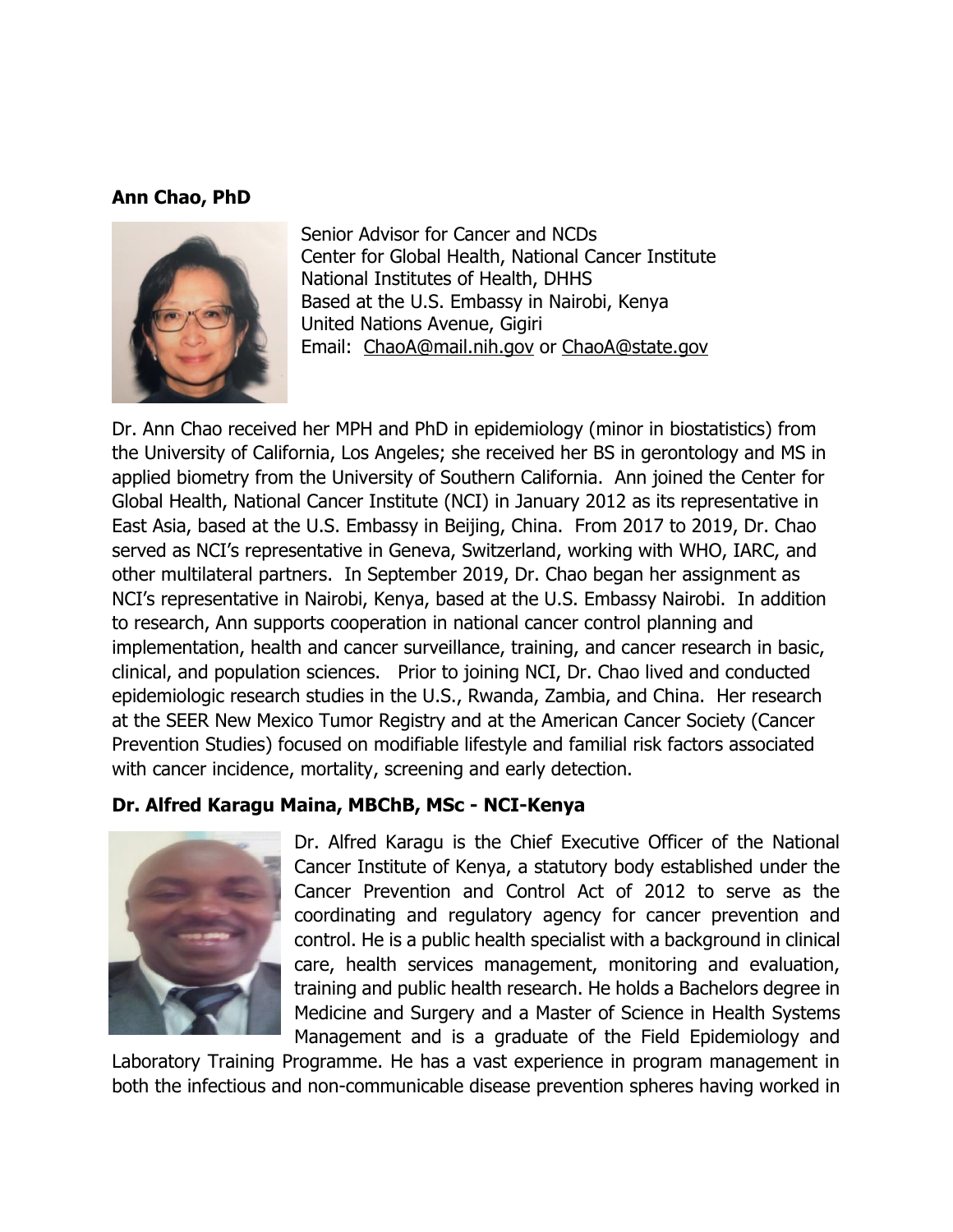various departments across the national and county government levels. He is currently involved in establishing structures for the National Cancer Institute with a focus on enhancing access to treatment, improvement in quality and treatment outcomes and enhanced cancer data management. He is passionate about strengthening health systems to respond to the rising burden of non-communicable diseases in general and cancer in particular.

# **Dr. Natabhona Mabachi, PhD - University of Kansas**



Dr. Natabhona Mabachi is an Assistant Professor in the Department of Family Medicine at the University of Kansas Medical Center (KUMC). A Kenyan national, Dr. Mabachi completed her doctoral training in Communication Studies with a focus in Health Communication at the University of Kansas, Lawrence Kansas. Dr. Mabachi works in Public health both in academic and community settings using her expertise in Health Communication, Community Based Participatory Research (CBPR), qualitative research methods, and evaluation to address a variety of topics both in Kansas City and East Africa.

Dr Mabachi employs an Equity and Empowerment philosophy in her work. Her goal is to work in partnership with communities and organizations and empower them to address health issues in ways that are most meaningful and sustainable for them. Areas of focus include: Prevention of mother to child HIV transmission (PMTCT) and ways to engage male partners, Community level Sexual Assault Prevention and Policy change and improving Cervical Cancer screening and treatment. Recently, in collaboration with KEMRI, and Global Health Innovations (GHI), Dr. Mabachi and colleagues received funding to develop and implement the CATSystem - a cancer tracking system designed to support cervical cancer screening, treatment, referral and follow-up for reproductive age women in Kenya.

Dr. Mabachi also conducts medical education research designed to address health inequities arising from the hidden curriculum, and implicit biases in care provision and decision making.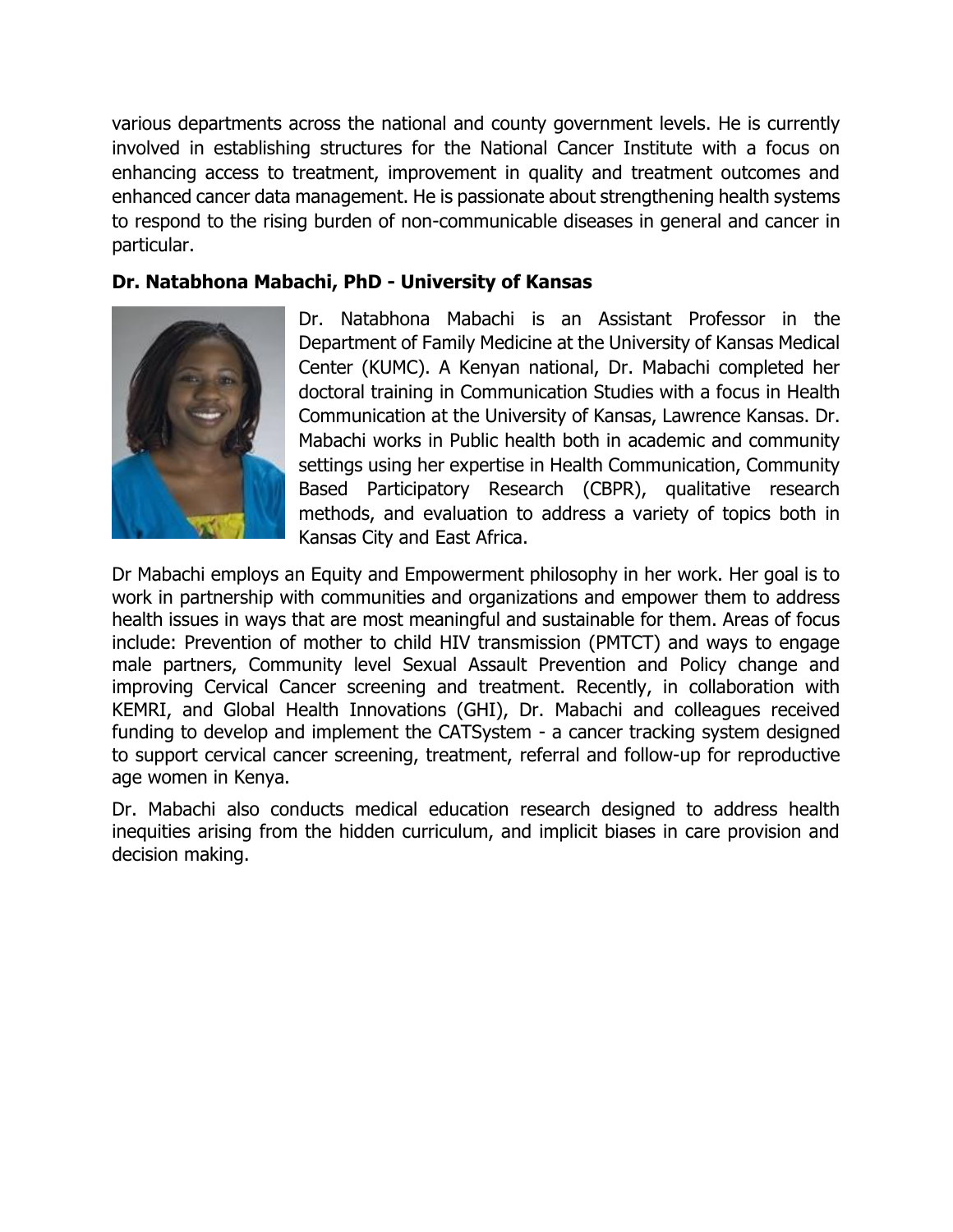### **Zipporah Bukania, PhD**



Dr. Zipporah Bukania is Deputy Director -KEMRI heading the Centre for Public Health Research. She has strong academic and professional training in applied human nutrition with over 20 years' work experience in both clinical application and research. Her doctoral studies training is in applied human nutrition. She has been involved in a wide range of nutrition research activities focusing majorly on generating evidence to support policy formulation and development of government guidelines for the implementation of nutrition programmes. She is currently leading two national level studies, on Universal Health Coverage and assessment of food consumption in

Kenya as part of response to the 'Big 4 Agenda'. Zipporah serves on various technical committee as well as mentors nutrition graduate students from various national and international institutions.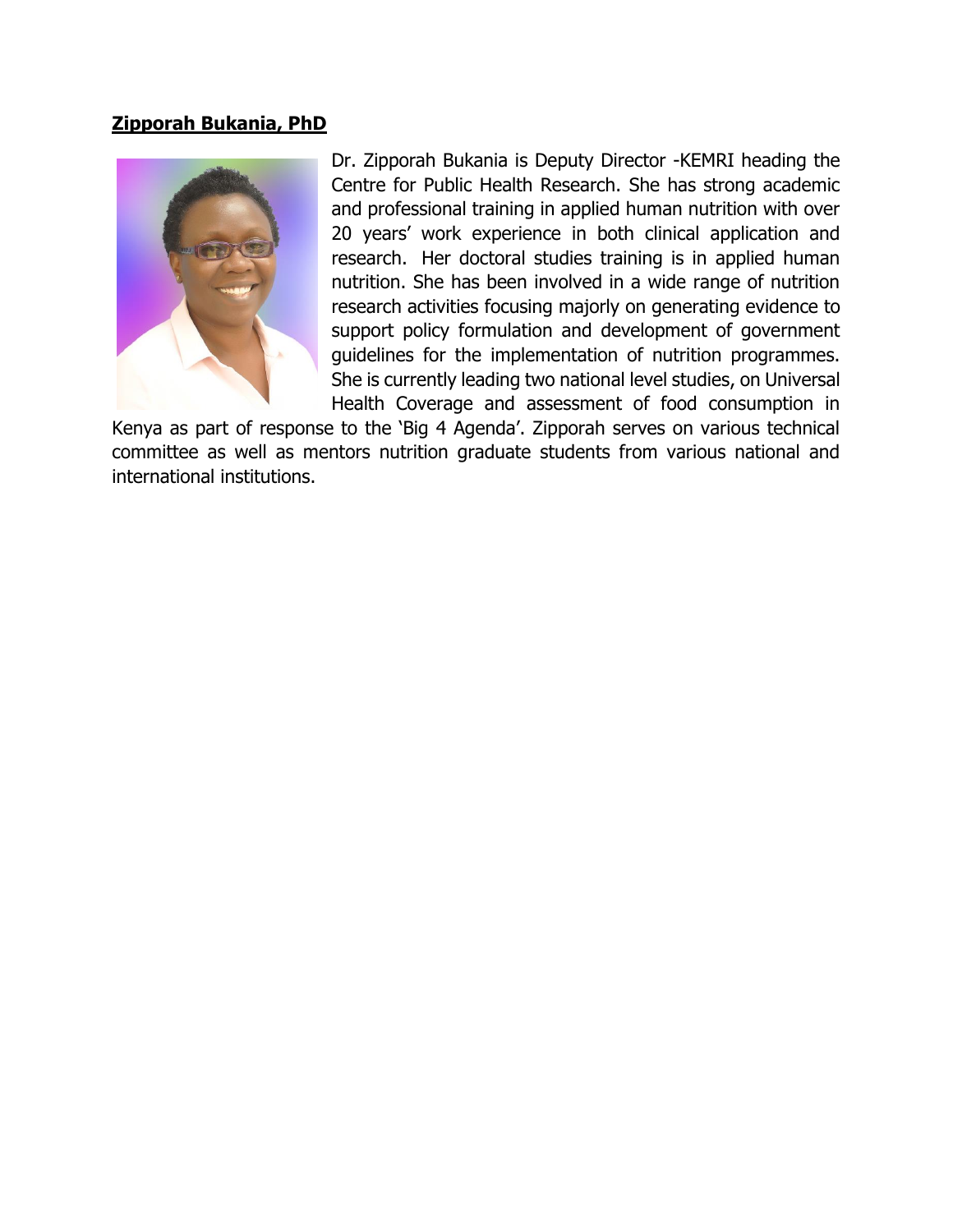# **PANEL 2: Gender and Science: Harnessing the potential of women in addressing Health**

# **Organizer: Dr. Damaris Matoke-Muhia Co-Chair: Prof. Charles Mbogo Rapporteur: Violet Asiko**

Evidence shows that gender equality and women's rights are critical drivers of health, wellbeing, and socioeconomic development. The complexity of global health problems demands leadership that represents the pluralism in society. Despite women making up the vast majority of those working in the field of global health, there is a persistent lack of female representation in the highest management and leadership positions. The absence of gender parity in the leadership of key global health institutions in academic, governmental, and non-governmental organisations is evidence that this aspiration for diverse and inclusive leadership is not yet a reality. The Alliance for Gender Equality and UHC asks UN Member States to address three critical areas on UHC:

- Gender equality and women's rights as central to the design and delivery of UHC
- The female health workforce as central to the design and delivery of UHC
- Women's voice and leadership as critical to the process

Achieving gender parity in the scientific arena, including health and health systems it is critical to harnessing the full potential of the global scientific community and creating solutions, which are both gender responsive and effective. Although the global health community has already committed itself to gender parity, **targets are not being met and progress needs to be quickened**. Here we seek to highlight:

- 1. The experiences and success of being a female leader
- 2. Gender gaps in leadership
- 3. Men as allies in strengthening the role of women in leadership

### **PANEL SPEAKERS**

#### **Topic: Gender and Science: Harnessing the potential of women in addressing Health**



#### **Damaris Matoke-Muhia**, Kenya

Senior research scientist, Kenya Medical Research Institute (KEMRI) & Director of capacity Building, Gender Mainstreaming, and Career Progression, Pan-African Mosquito Control Association (PAMCA)

Damaris is a senior research scientist at Kenya Medical Research Institute (KEMRI) undertaking research in vector borne diseases control. She holds a PhD in Molecular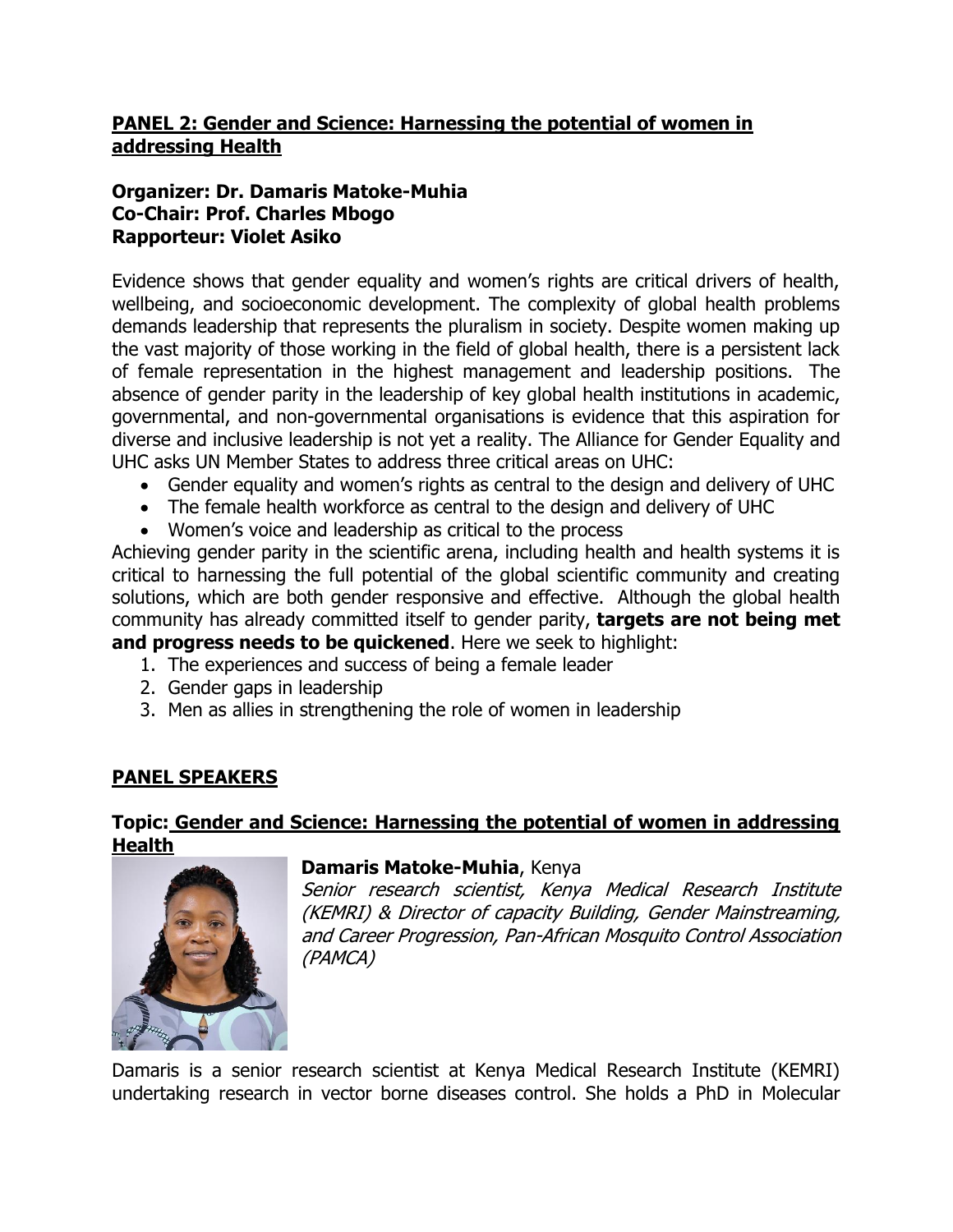Medicine and a Masters in Biotechnology. In addition to her extensive experience working in disease prevention and vector control, Damaris is passionate in mentoring young career scientists and advocates for the advancement of the careers of women scientists. She is an affiliate of the African Academy of Sciences and the organizing secretary of KEMRI's annual scientific conference.

# **TOPIC: GENDER EQUITY IN GLOBAL HEALTH LEADERSHIP**



**DR. EVELYN GITAU**

Director of Research Capacity Strengthening (RCS) African Population & Health Research Center (APHRC)

Dr. Evelyn Gitau is the Director of Research Capacity Strengthening division at the African Population and Health Research Center (APHRC) where her main role is to expand opportunities for African scholars to become research leaders and to support the growth of APHRCs signature fellowship program, Consortia for Advanced Training in Africa (CARTA). Evelyn was previously a Programme Manager at the African Academy of Sciences where she was responsible for the Grand Challenges Africa.

She has over 16 years' experience in medical research and sits on the advisory board of several organizations including the Independent Scientific Advisory Board (ISAB), Malawi-Liverpool-Wellcome Trust Clinical Research Programme College of Medicine, Blantyre, Malawi, University of Oxford (MSc International Health and Tropical Medicine), the Crick-Africa Network and the Investment Committee -Grand Challenges Canada.

**Abstract:** Despite having an increased number of women working in global health related professions in Africa, barriers to academic and career advancement continue to exist especially in higher education institutions. While this is the case globally, African women face unique challenges that hold them back. These challenges which include sexual harassment, poor sexual and reproductive health, inappropriate human resource policies, gender insensitive budgeting and lack of power to make decisions, prevent women from fully participating in economic development. To add to the problem, African women have internalized gender norms that stop them from seeking leadership positions. A society cannot make progress if slightly more than half of its population is left out of the development agenda, and we therefore need to effectively address barriers to leadership to achieve gender equity.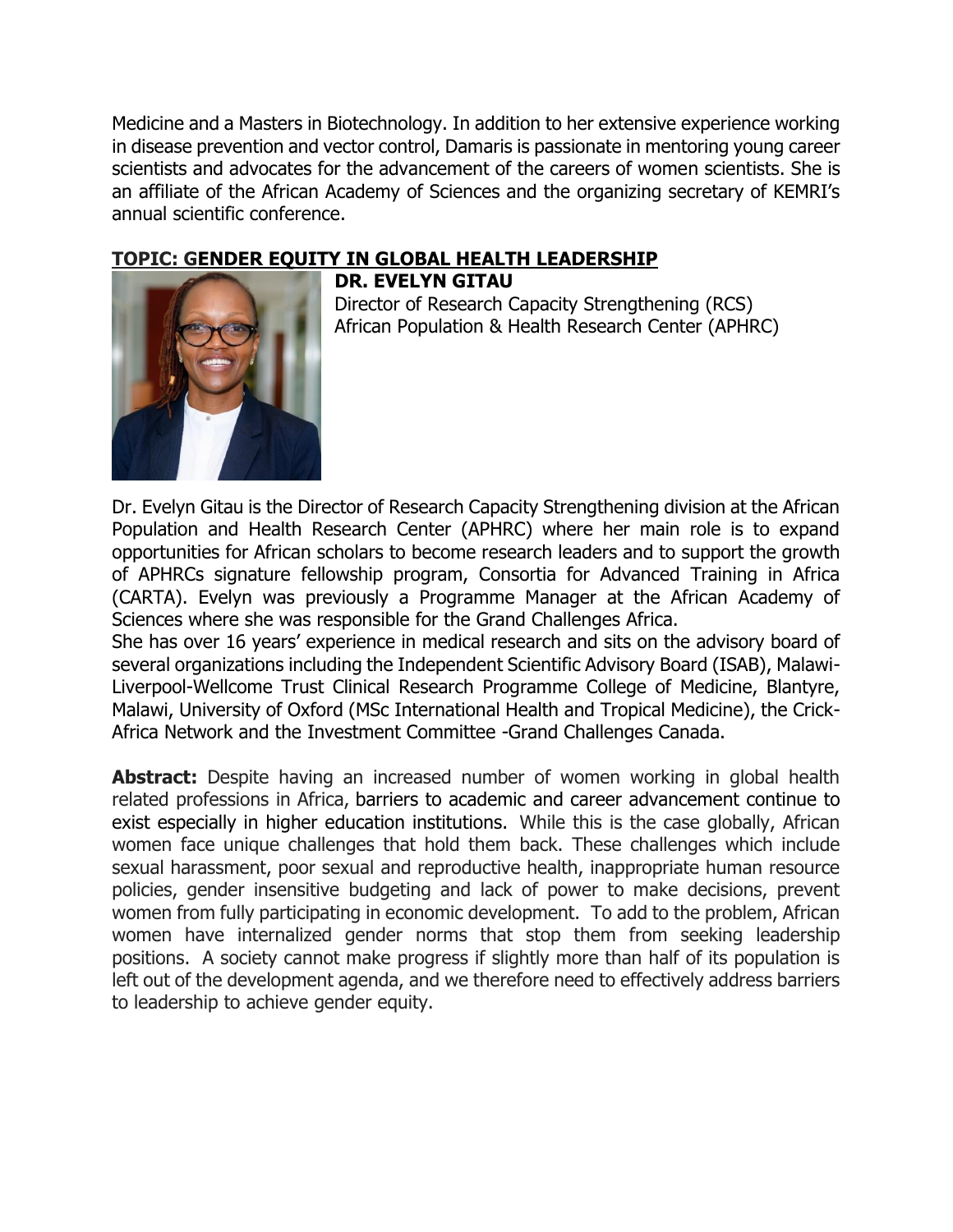#### **Topic: RESEARCH CAPACITY-BUILDING FOR GENDER MAINSTREAMING**



**Prof. Sammy Kariuki (PhD Tropical Medicine),** Director Research and Development KEMRI

Prof. Sam Kariuki obtained his PhD in Tropical Medicine from the Liverpool School of Tropical Medicine in 1997 and rose through the ranks to become a Chief Research Officer at

Kenya Medical Research Institute (KEMRI) and served in this position until April 2018. Prof Sam Kariuki is currently the Director, Research and Development at KEMRI. He is Fellow, African Academy of Sciences and a Wellcome Trust Sanger Institute International Fellow. He is a visiting Professor of Tropical Microbiology, Nuffield Department of Medicine, University of Oxford, UK and a member of the American Society for Microbiology. His research interests are in epidemiology and genomics of enteric bacterial pathogens and antimicrobial resistance, including invasive non-typhoidal salmonellosis (NTS) and typhoid fever, Shigella spp, Vibrio cholerae and Escherichia coli. In order to develop novel treatment methods for enteric infections, Sam Kariuki's team also uses genomics for understanding the microbiome in health and disease. He serves as World Health Organization consultant in areas of food safety, antimicrobial resistance and infectious disease surveillance for the region, and a member of the Advisory Group for Integrated Surveillance of Antimicrobial Resistance (AGISAR). He has authored/coauthored 145 papers in peer-reviewed journals and 3 textbooks on Antimicrobial Resistance and Food Safety. He led the initiative to develop the National Action Plan for reduction and control of Antimicrobial Resistance (Published in January 2011 and updated in May 2017) and is a member of the National Antimicrobial Stewardship Committee (NASIC) overseeing the implementation of the AMR National Action Plan.

### **Topic: TIPS ON THE BALANCING ACT FOR WOMEN IN LEADERSHIP**



**Prof. Mary Abukutsa-ONYANGO** Deputy Vice Chancellor for Research at JKUAT Member of the Mawazo Board

**Mary Abukutsa-ONYANGO** is a distinguished scientist that has conducted pioneering research in African indigenous vegetables (AIVs) . Her work has had a tremendous impact

on the utilization of indigenous vegetables in Africa and has led to her receipt of numerous, awards including Presidential, Africa Union awards and Edinburgh medal. Her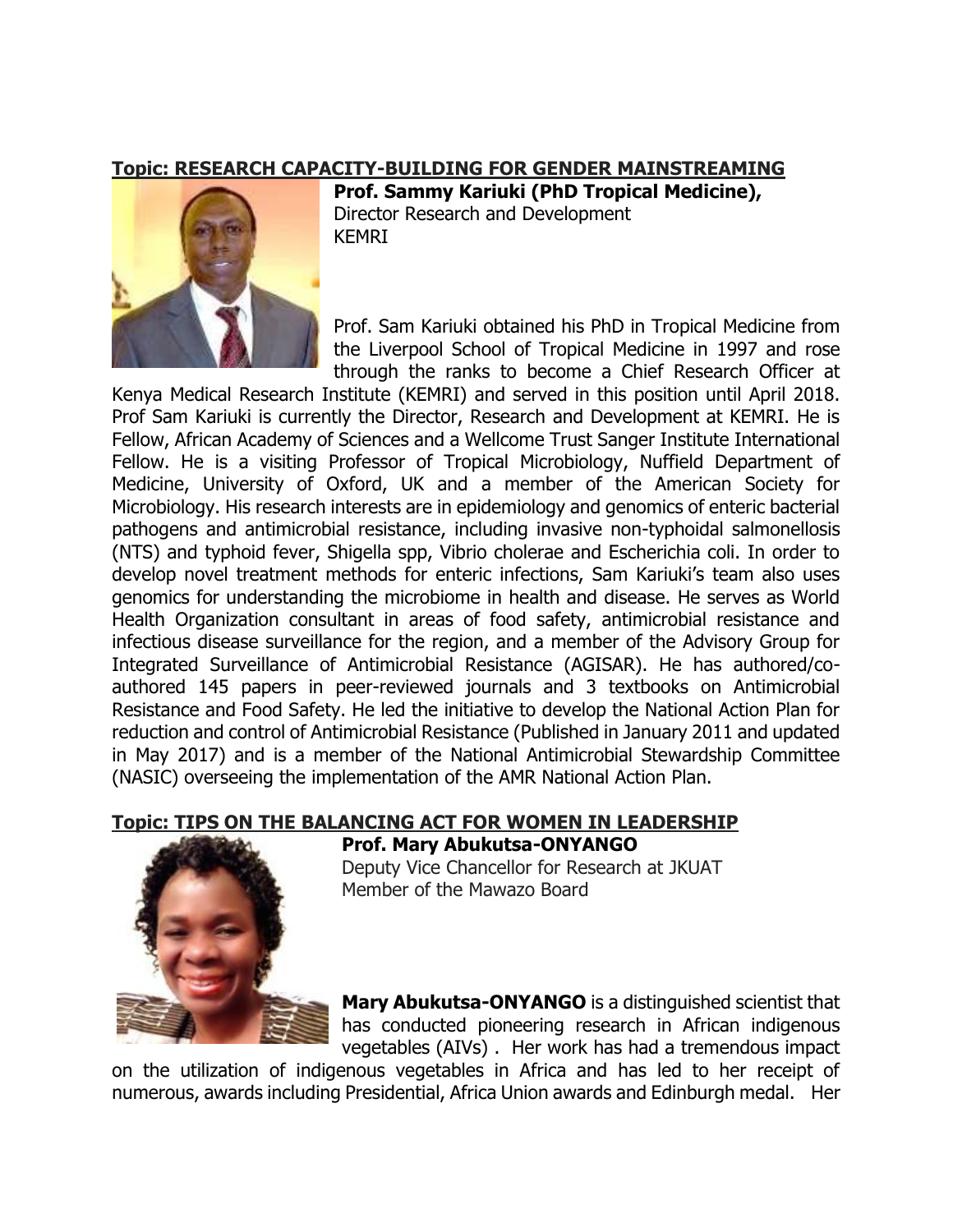work has inspired consumers, producers, students, young researchers and influenced governments to consider the importance of indigenous vegetables for nutrition, health and income generation. Her passion, coupled with her careful scientific multi-disciplinary research, have repositioned indigenous vegetables from a poor man's crop to internationally recognized super vegetables. She holds a BSc (Agriculture), MSc (Agronomy) and PhD (vegetable crop physiology and nutrition). She currently serves as a Professor of Horticulture and Deputy Vice Chancellor (Research, Production and Extension) at the Jomo Kenyatta University of Agriculture and Technology in Kenya. In 2016, she released 9 varieties of AIVs and in 2018 she was nominated as a fellow of the African Academy of Sciences. She is a mother of two boys, a mother in law to one girl and a wife to one husband. She is a Seventh Day Adventist Christian and a believer in present truth. Her vision is to be **A Personality of Global Excellence in Serving Human Kind to the Glory and Honour of God**

# **Topic: WHAT DRIVES GENDER INEQUITIES IN SCIENTIFIC RESEARCH CAREER PROGRESSION IN AFRICA?**



### **Ms. Millicent Liani,**

DELTAS LRP PhD Research Fellow of the Centre for Capacity Research, Liverpool School of Tropical Medicine,

United Kingdom

Ms. Millicent Liani is a Kenyan PhD fellow of the Centre for Capacity Research, Liverpool School of Tropical Medicine (LSTM), United Kingdom. Her fellowship is supported

through the Developing Excellence in Leadership, Training and Science (DELTAS) Africa Learning Research Programme, where she is leading research study on 'Gender equitable scientific career pathways within the DELTAS-funded African Research Institutions'. This study aims to provide information about how to improve research career equity for internationally competitive African researchers while acknowledging their multiple social identities.

Ms. Liani has a long-standing interest in gender integration in research and development work. Prior to joining LSTM, she worked as a Gender Research Associate with the International Crops Research Institute for the Semi-Arid Tropics (ICRISAT) and the International Livestock Research Institute (ILRI), where she provided technical support with implementation of the Institutes' gender research strategies. She holds a Master of Arts and Bachelor of Arts (honors) degree in Anthropology and Gender Studies

**Abstract:** The slow progression and under-representation of women in senior scientific career positions is a well-known and persistent global problem. The 'leaky pipeline' metaphor has commonly been used to numerically describe this. Current statistics indicate that women account for only 28 percent of all researchers worldwide; although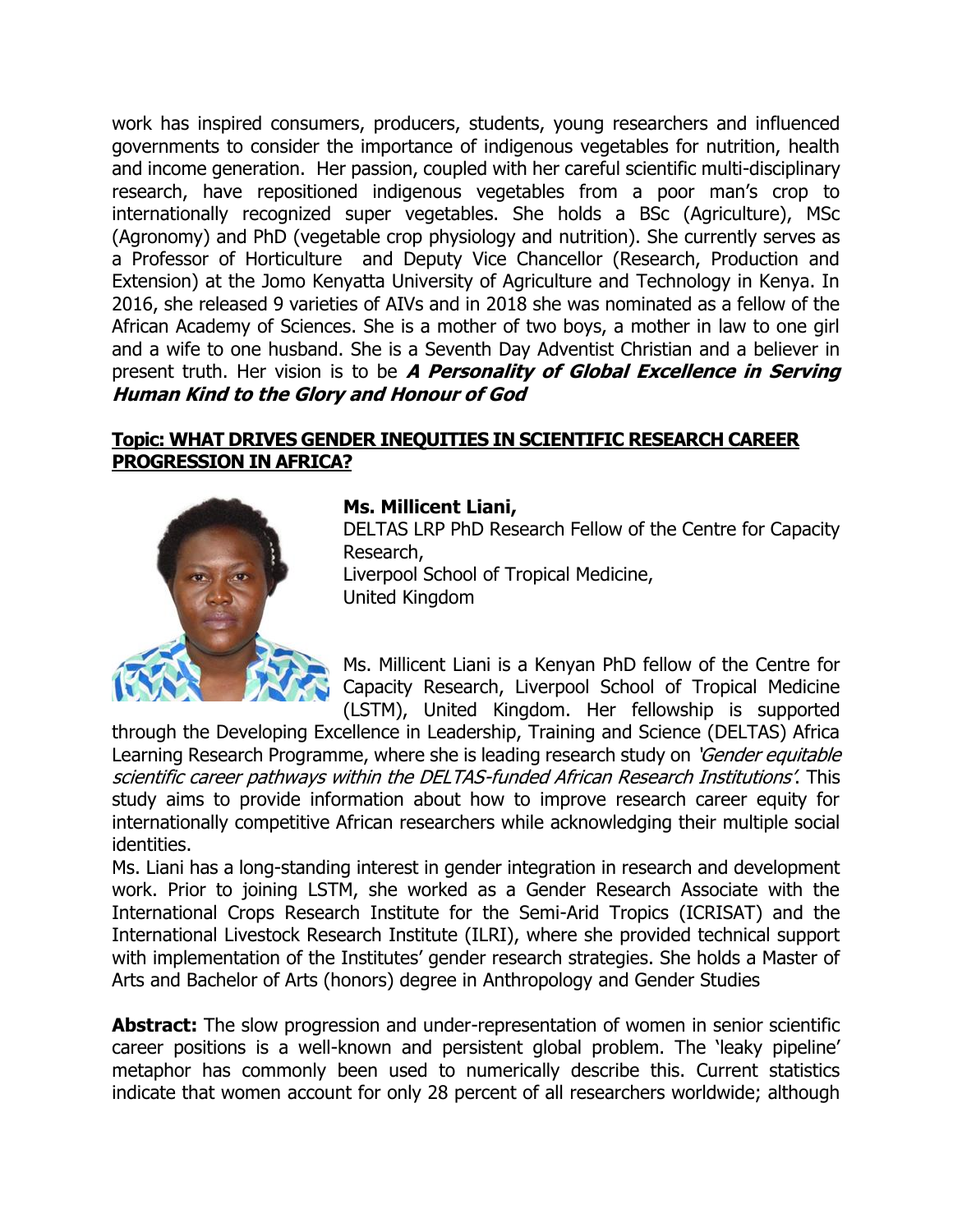Sub-Saharan Africa has been identified as one of the regions with the lowest numbers of women in science careers. However, to inform action for change, there is a need to go beyond numerical evidence of inequalities to understanding the underlying social, cultural and institutional drivers and processes that produce gender inequities in science careers. Efforts to address this problem are being sort through a research study that is nested within the DELTAS 'Learning Research Programme', which works alongside the DELTAS Africa health-based Research Capacity Strengthening Initiative to produce researchbased learnings about how to equitably develop internationally competitive and effective researchers and research institutions in Africa. Specifically, the study is aimed

at examining the barriers and enablers to gender equitable scientific career pathways in the DELTAS-funded African research institutions to provide information about how to improve research career equity. Preliminary findings from this study shows that the career progression of female [and male] researchers to senior positions is influenced by many factors, including individual, socio-cultural and institutional barriers. Current institutional mechanisms in place for addressing some of the barriers will be highlighted. Suggestions for improvement and future plans as put forward by study participants for enhancing gender equitable scientific career progression will also be presented.

### **Topic: Drivers of Upward Mobility for Women Scientists: An Overview.**



#### **Dr. Halima Mwenesi**

Director, Infectious Diseases Division, Global Health Programs, Global Health, Population and Nutrition group, FHI 360; Washington, DC.

Halima Abdullah Mwenesi is the Immediate Director, Infectious Diseases Division, Global Health Programs, Global Health, Population and Nutrition group, FHI 360; Washington, DC. The

portfolio included Malaria, TB, Neglected Tropical Diseases (NTDs) and Emerging pandemics. She oversaw seven senior scientists, and programs in 20 countries globally. Her personal focus has been on malaria.

She was awarded a PhD in Public Health and Policy for a study focused on understanding the psycho-social aspects and complexities of severe life-threatening malaria in the African Child in 1993; at the London School of Hygiene and Tropical Medicine, University of London, UK. Dr. Mwenesi's contribution to the social aspects of the disease at the Wellcome Trust, UK supported; University of Oxford – Kenya Medical Research Institute (KEMRI) field-hospital program at Kilifi formed the foundation for several decades of subsequent work and contributed to the success of the program, to become one of the leading institutions in Africa, including African science leaders, and is recognized internationally as a center of excellence. Her work pioneered new thinking in the fight against malaria that continues to be relevant to this day.

While at KEMRI, Dr. Mwenesi rose to the position of Senior Research Scientist, at the Centre for Public Health Research, winning grants from various international organizations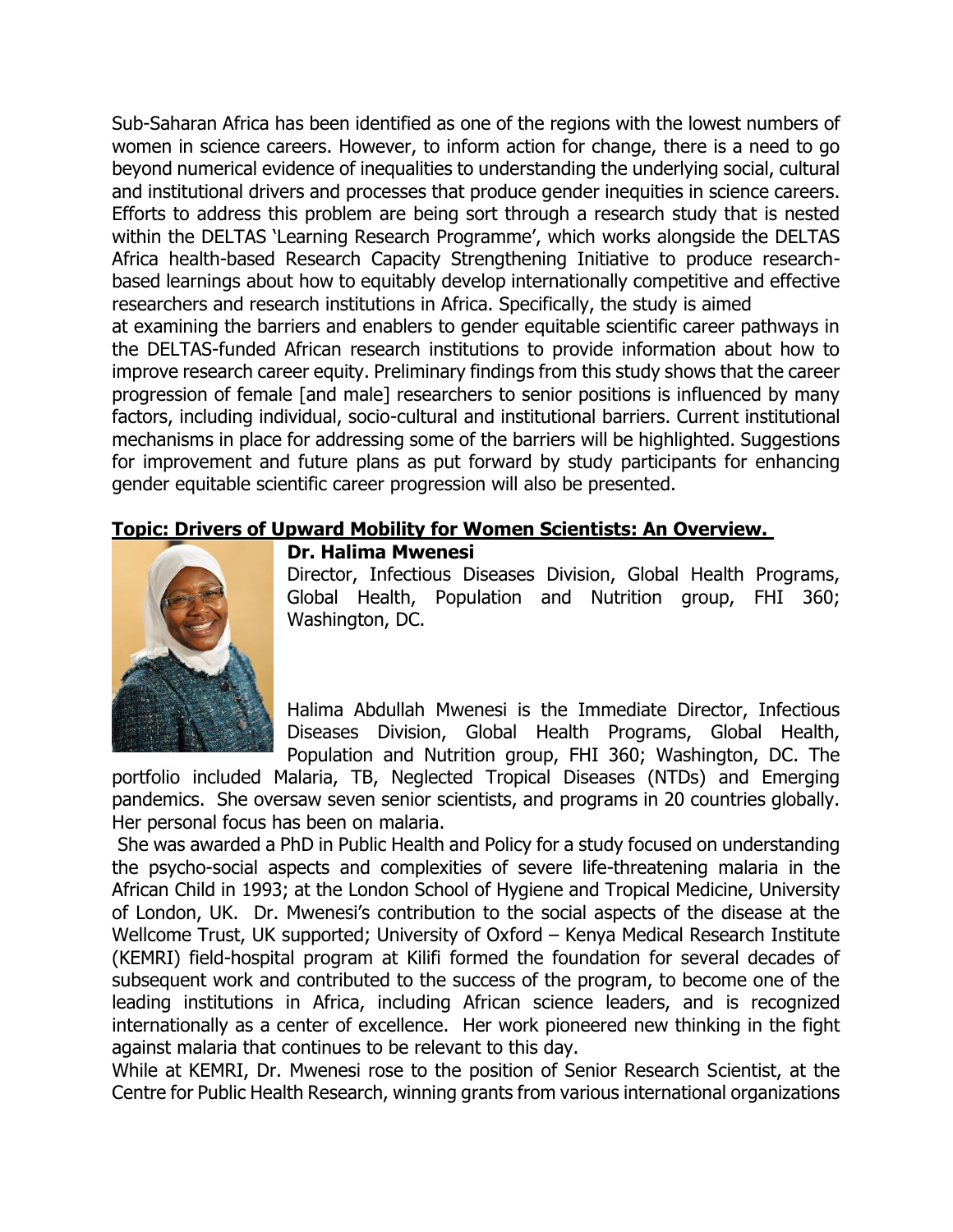and establishing collaborations with groups in Europe and the USA. In the mid-90's she was hired by the World Health Organization to coordinate an important program to introduce insecticide-treated nets for malaria control in Africa, coordination operational research in 24 African countries. Her contribution in this endeavor has had lasting impact on malaria control especially at household and community level – with ITNs playing a major role in the reduction of malaria cases in Africa in the last 2 decades. Dr. Mwenesi was then selected to become the second chairperson of the multilateral Initiative on Malaria/TDR Task Force on Malaria Research Capability Strengthening in Africa for five years (2001-2007) – maximizing the impact of scientific research on malaria in Africa through promoting capacity building and facilitating global collaboration and coordination of malaria research with an emphasis on South-North collaboration. Dr Mwenesi then worked with an international organization rising to the position of Technical Director on a project that lay the foundation for ITN private sector growth and technology transfer across Africa.

She has had an unwavering commitment to the development of science in Africa, serving as a senior advisor to many WHO, Wellcome Trust and regional Universities, including initiatives such as Developing Excellence in Leadership, Training and Science in Africa (DELTAS), which works under the Alliance for Accelerating Excellence in Science in Africa (AESA). Dr. Mwenesi continues to be a thought leader in the malaria space through participating in the global RBM partnership to end malaria and serving in various capacities in different forums to chart the future of the malaria response globally. She now, at FHI 360, leads a portfolio that includes malaria, tuberculosis (TB) and Neglected tropical diseases which has programs globally.



### **Charles Mwaniki Mbogo PhD**

Prof. Charles Mbogo is a public health entomologist with over 30 years' experience in the conduct of entomological studies in Kenya, Ethiopia and Eritrea. He is a Chief Research Scientist at the Kenya Medical Research Institute (KEMRI) and the KEMRI-Wellcome Trust Research Programme. He heads the Vector Biology and Ecology Department and the Vector Public Health unit at KEMRI Wellcome Trust, Nairobi. He pioneers research in the ecology and behaviour of mosquitoes and

other disease vectors. He has developed and implemented vector surveillance systems at local and national scales in the Eastern Africa region. He serves on various national and international technical committees and maintains a keen interest in translating research into policy and practice. He maintains a keen interest in translating research into policy and practice and played an important role in the formulation of national policy on Integrated Vector Management (IVM). He is the current President of the Pan African Mosquito Control Association (PAMCA), an association of African entomology professionals dedicated to Improving human health through suppression of mosquitoes